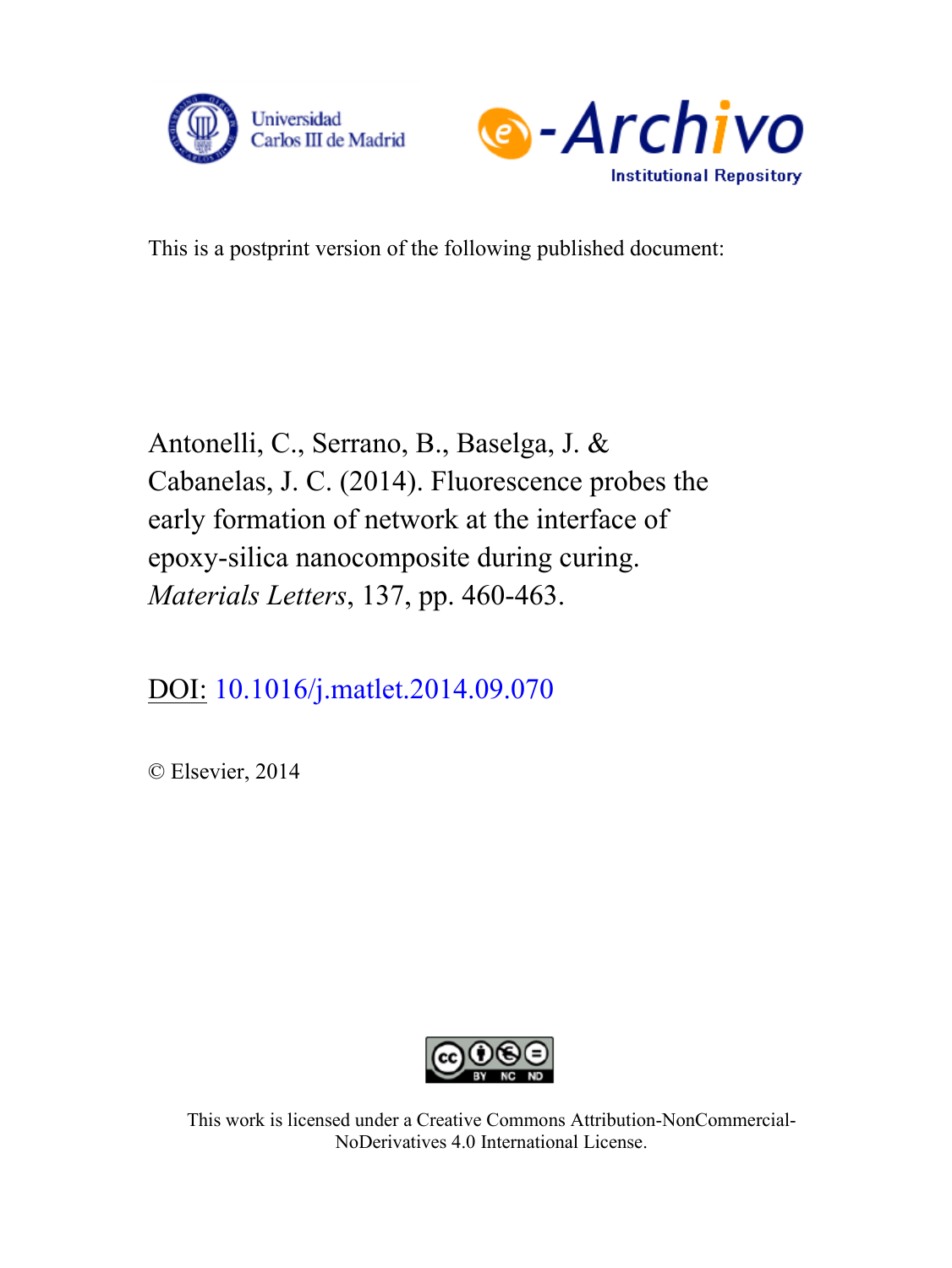# Fluorescence probes the early formation of network at the interface of epoxy–silica nanocomposite during curing

Claire Antonelli, Berna Serrano, Juan Baselga, Juan Carlos Cabanelas <sup>n</sup>

Department of Materials Science and Engineering and Chemical Engineering, Universidad Carlos III de Madrid, Avda. Universidad, 30, 28911, Leganés, Madrid, Spain

Corresponding author. E-mail address: caba@ing.uc3m.es (J.C. Cabanelas).

# **ABSTRACT**

The effect of surface modified silica on the cure behavior at the interface of epoxy–silica nanocomposites has been analyzed monitoring the fluorescence of the dansyl probe located at different distances from the silica surface by means of molecular tethers. FTIR analysis revealed the catalytic role of the surface hydroxyls, which is modulated by the surface modification. Fluorescence results show that network formation and associated phenomena as gelation and vitrification occurs first at the interface. The exchange of branched species throughout the permeable interface spreads its influence to the whole system until vitrification is reached.

## **KEYWORDS**

Epoxy nanocomposites Network formation Interface Fluorescence monitoring

#### 1. Introduction

The knowledge of the network structure and topology are fundamental aspects to understand the properties of thermoset nanocomposites. Nanofillers may induce network disruption [1], and cause local off-stoichiometric compositions, which generate a heterogeneous distribution of crosslinking densities [1–6] [th](#page-4-0)at modify both the mechanical properties [2,3,5] and the Tg [3,4]. In addition, surface hydroxyl groups may catalyze the curing [in](#page-4-0) epoxies although surface functionalization of the [nan](#page-4-0)ofillers inhibit [th](#page-4-0)is effect [7–10]. Differential segregation, network disrup-tion and catalysis obviously depend on the surface chemistry of the nanofiller and, as a conseq[uence,](#page-4-0) the network formation must be different at the interface respect to the bulk.

Conventional kinetic models have been extensively applied to study the curing of these nanocomposites, despite the well-known strong perturbation induced by the nanofillers, which may modify the final conversion [6,11], the kinetics of the curing process [6–9,11], and the occurrence of the vitrification phenomena [7,9–11]. New models are therefore [need](#page-4-0)ed to evaluate the heterogeneous [networ](#page-4-0)k formation associated to the presence of nanofillers.

This work analyzes the dynamics of network formation at the interface in epoxy/silica nanocomposites by means of fluores-cence. A solvatochromic probe, dansyl chloride (DNS), has been attached to the silica surface using tethers of different length, based on organosiloxanes (short tethers) and Jeffamines (long

tethers), allowing thereby to locate the chromophore at a variable distance from the silica surface. Fluorescence emission of DNS is highly sensible to its local environment [\[12](#page-4-0)–14] making possible to follow the cure reaction at a molecular scale. The local information obtained by fluorescence will be compared with the bulk information obtained by infrared spectroscopy, revealing a faster network formation at the interface and allowing the determination of an interface apparent epoxy conversion.

#### 2. Experimental section

Colloidal suspension of silica nanoparticles (mean average size by SEM of  $13±5$  nm), in N,N-dimethylacetamide, DMAC-ST, was supplied by Nissan Chemical Industries Ltd. Short tether modifiers used were (3-aminopropyl)dimethylethoxysilane (APDMES) and (3-glycidoxypropyl)dimethylethoxysilane (GPDMES), both from ABCR GmbH. Large tethers, O,O 0 -bis(2-aminopropyl)polypropylene glycol (Jeffamine D-230 and D-400,  $M_w$  ca. 230 and 400 g/mol) were supplied by Fluka. Two dansyl derivatives were used, 5 dimethylaminonaphthalene-1-sulfonyl chloride (dansyl chloride) for APDMES and Jeffamines labeling, and N-(dimethylaminonaphthalenesulfonyl)-1,5-pentanediamine for GPDMES labeling, supplied by Invitrogen and Fluka respectively. Matrix precursors were poly(bisphenol A-co-epichlorohydrin), glycidyl end-capped (DGEBA,  $M_w = 348$  g/mol) and m-xylylenediamine (MXDA,  $M_w$  = 136.19 g/mol), supplied by Sigma Aldrich.

Surface modifiers were first labeled by DNS. The structure and length of the molecular tethers and the modifier:DNS molar ratio are given in T[able](#page-2-0) 1. Silica was directly functionalized by the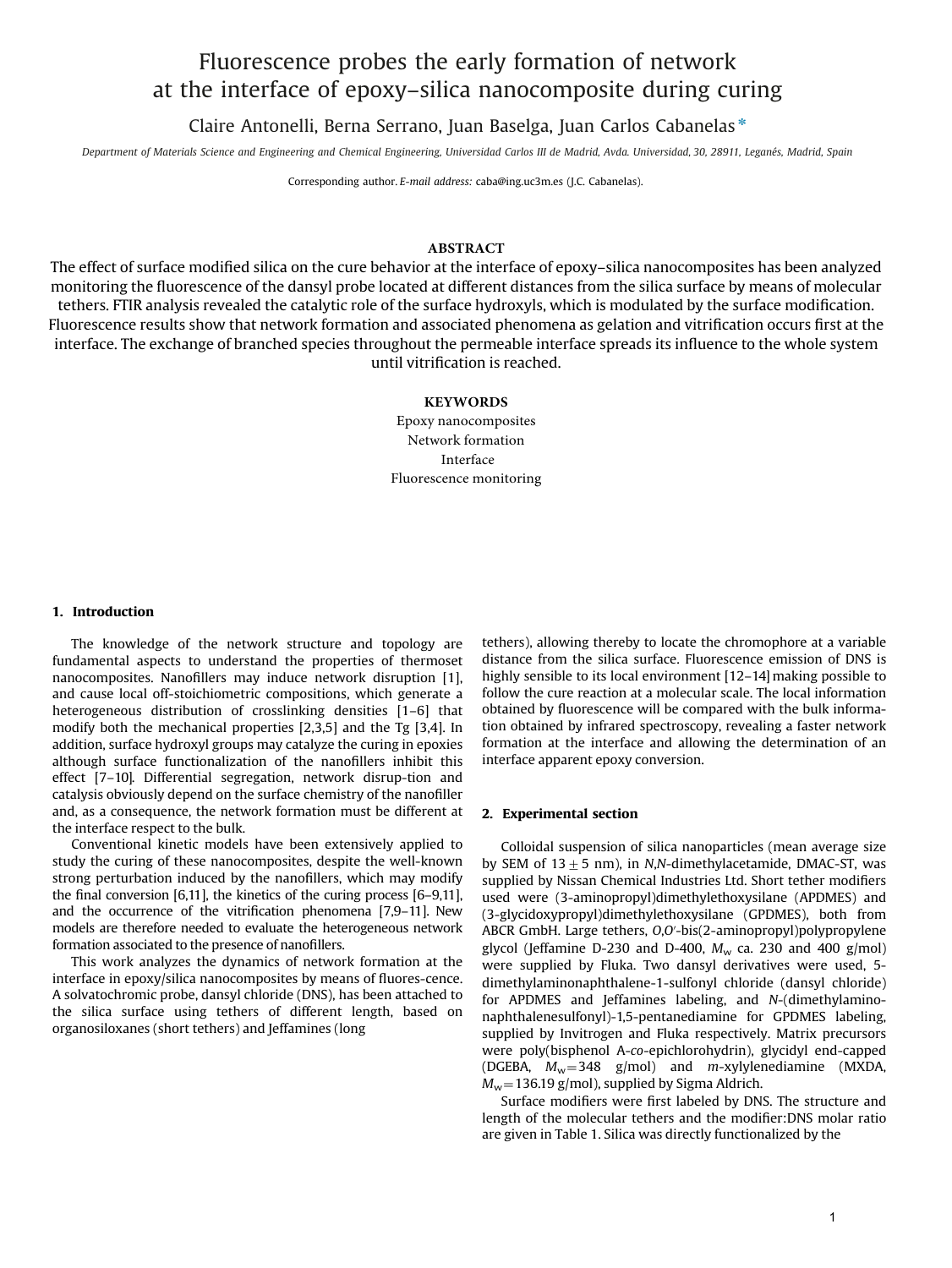<span id="page-2-0"></span>Table 1 Structure and length of silica chemical modifiers.

| Labeled tether structure                   | Tether: DNS molar ratio | Tether length <sup>a</sup> | Nanocomposite designation       |
|--------------------------------------------|-------------------------|----------------------------|---------------------------------|
| $o-si$<br>၀ူ<br>ö                          | 40:1                    | 5                          | N <sub>2</sub> AD               |
| .N.                                        | 40:1                    | 15                         | N <sub>2</sub> G <sub>D</sub> C |
| <b>DRA</b><br>NH <sub>O</sub><br>'NH<br>ÓΗ | $40:10:1^b$             | 21                         | N2J230 $(n=2.5)$                |
| OН<br>$\sqrt{O} = S = O$<br>NH.            | $40:10:1^b$             | 35                         | N2J400 $(n=6.1)$                |

<sup>a</sup> Expressed as number of covalent bonds between silicon and DNS.

<sup>b</sup> GPDMES:Jeffamine:DNS molar ratio.

labeled tethers except in the case of Jeffamines, which were grafted onto silica previously silanized with GPDMES. Further details can be found in the supplementary data.

Suspensions of modified silica were added to DGEBA in DMAC solution under strong agitation, in order to achieve 2% by weight of silica in the nanocomposite. After vacuum solvent removal, a stoichiometric amount of MXDA was added and the mixture was cured at 80  $\degree$ C for 90 min. Nanocomposite designations are presented in Table 1. Two reference samples have been also prepared labeling the hardener MXDA with dansyl to locate the chromophore in the bulk. Those were neat epoxy and the nanocomposite prepared with untreated silica (designed N2D).

Fourier transform near infrared spectroscopy (FTniR, Perkin-Elmer GX2000) was used to determine the epoxy conversion during the cure. Reaction mixtures were placed in a thermostatic cell and the signal of epoxy groups at  $\sim$  4526 cm $^{-1}$  was followed to calculate the conversion [[15\].](#page-4-0) Cure monitoring by fluorescence steady-state spectroscopy was performed with a FS900CDT fluorimeter (Edinburgh instruments) coupled to a Perkin-Elmer DSC7 calorimeter oven by a bifurcated optical light guide. The spectra were obtained between 368 nm and 670 nm. Excitation was set at 350 nm.

### 3. Results and discussion

Fig. 1shows the conversion profiles for the neat epoxy and the nanocomposites. In all cases, reaction becomes diffusion controlled above 20–25 min, reaching a common final conversion around 0.90 in the vitrified systems. The acceleration of the cure induced by the silanol groups [\[7,10\]](#page-4-0) is clearly observed. Silica surface treatment reduces both silanols concentration and activity due to the steric hindrance introduced by the modifiers. Notwithstanding, their contribution to the network formation is difficult to evaluate as they are immobilized and concentrated on the silica surface, contrary to DGEBA hydroxyls which are available throughout the reaction volume.

Fluorescence allows to study the network developing in the vicinity of the silica surface. The change of the first moment of the fluorescence emission in wavenumber units,  $\nu$ , which is defined as

 $\nu = \int I_f(\nu) \nu d\nu / \int I_f(\nu) d\nu$ , where  $I_f(\nu) = I_f(\lambda) \lambda^2 [16]$  was used for cure



**Fig. 1.** Epoxy conversion by FTnIR,  $\alpha$ , against curing time at 80 °C for the neat epoxy and nanocomposites.



for the neat epoxy and nanocomposites.

monitoring. The  $\nu$  parameter is related with the mean energy of emitted photons, and is very sensitive to changes in the chromo-phore environment [[17\].](#page-4-0) Fig. 2shows  $\nu$  against the curing time.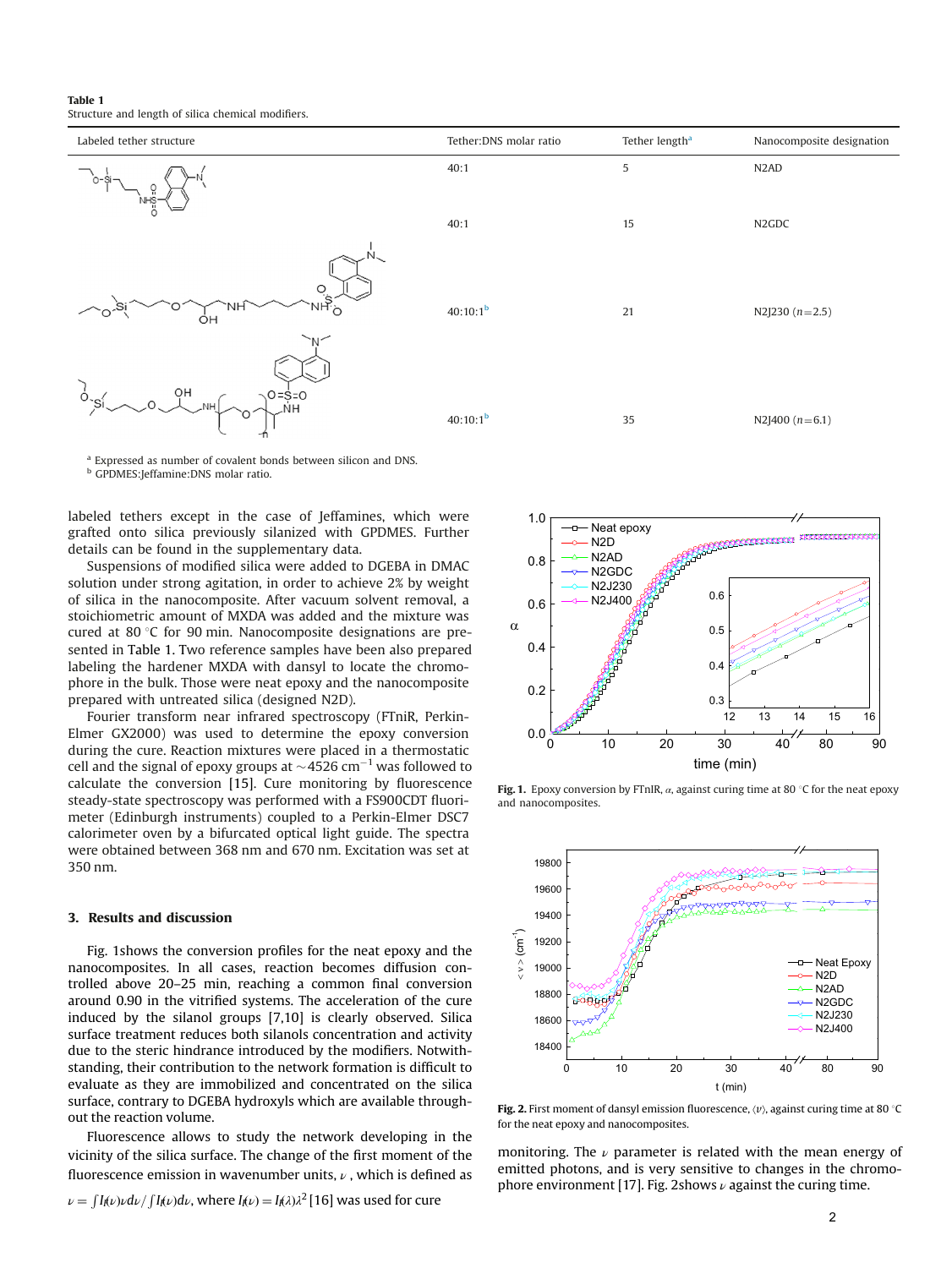

Fig. 3.  $\Delta \langle v \rangle$  against epoxy conversion,  $\alpha$ , for the neat epoxy and nanocomposites.

A spectral blue shift or, equivalently, an increase of  $\nu$ , is observed in all samples. The blue shift is caused by the increase of medium rigidity as curing proceeds, which hampers the stabilization and relaxation of the highly polar excited state by the surrounding dipoles [\[18\]](#page-4-0). Above 20 min  $\nu$  reaches a maximum constant value, which coincides with the vitrification of the system.

The small variations observed in the initial value of  $\nu$  are due to the different local polarity. A lower value of  $\nu(0)$  is related with the presence of surface silanols, providing a more polar environment which promotes excited-state relaxation. Therefore, neat epoxy and N2D samples, with DNS located in the bulk, have a similar  $\nu$  (0) value, while N2AD and N2GDC samples, where DNS is located very close to the silica, present a lower  $\nu(0)$  value.

increment of  $\nu$ , defined as  $\Delta \nu = \nu(\infty) - \omega(\omega)$ , is comparable for all the Surprisingly, when samples reach vitrification the absolute samples, in the order of 900  $\text{cm}^{-1}$  (about 0.1 eV). This behavior correlates well with the common final macroscopic conversion. Therefore, the observed  $\Delta \nu$  is associated to the rigidity increase with curing. In order to explore the curing at different DNS locations, the difference  $\Delta \nu(t) = \nu(t) - \nu(0)$  was plotted against epoxy conversion determined by FTnIR, as shown in Fig. 3. Notable differences in  $\Delta \nu(t)$ were observed depending on DNS location. When dansyl is close to the silica surface (N2AD and N2GDC),  $\Delta \nu(t)$  begins to increase before and grows faster than in neat epoxy. At epoxy conversions around 0.6,  $\Delta \nu(t)$  values begin to converge until a similar value at high conversions is reached. For DNS attached to long tethers (Jeffamines), the behavior is intermediate, as expected, because dansyl must be more embedded in the bulk. Thus, the fluorescence response of dansyl permits to monitoring in real time the catalytic role of surface silanols and shows clearly the earlier development of the network at the interface.

It is possible to estimate an apparent conversion at the interface,  $\alpha_{\text{apl}}$ , comparing  $\Delta \nu(t)$  of the neat epoxy, where the chromophore is homogeneously distributed, with  $\Delta \nu(t)$  of the nanocomposite. The method is depicted in the inset of Fig. 3; similar  $\Delta \nu(t)$  implies a similar rigidity of the local environment of the chromophore and, thus, similar network structure. Conversion data obtained using this method must be considered apparent because the chemical composition at the interface may be slightly different from the bulk but the compositional changes on the surroundings of DNS [\(Fig.](#page-2-0) 2) are responsible of minor differences in energy emission compared to those produced by the curing; in addition, these initial differences in  $\nu$  are roughly maintained after the curing and therefore its influence in  $\Delta \nu$  is very low. Fig. 4 presents the values of  $\alpha_{\text{apl}}$ , confronted with the global epoxy conversion. The conversion obtained at the interface when dansyl is very close to the silica surface (N2AD and N2GDC) is always higher than the global



Fig. 4. Estimated conversion at the interphase,  $\alpha_{\text{ap},I}$ , against epoxy conversion,  $\alpha$ , for the nanocomposites. Gel conversion was calculated theoretically [\[19\]](#page-4-0). Vertical arrows indicate the macroscopic conversion at the interphase gelation.

conversion showing the effect of the surface hydroxyls at the earlier stages of the curing, responsible of the high differences between the bulk and the interface. The maximum observed difference is about 15% at the intermediate stage of the curing suggesting that gelation, which is scarcely influenced by small [chan](#page-4-0)ges in the stoichiometry [19], is reached earlier at the interface.

At the beginning of the reaction, the interface is permeable and the exchange of branched species with the bulk is allowed, with a net transfer of high molecular weight species from the interface to the bulk. This fact translates the acceleration effect of the silanol catalysis to the whole sample. When the apparent conversion at the interface is high, well above gel point, diffusion control becomes important and progressively both conversions converge. Therefore, at high conversions at the interface the influence of silanols catalysis decays even though the whole system is far away from vitrification.

For nanocomposites modified with Jeffamines, the variations of  $\alpha_{\rm ap,I}$  with neat epoxy are much less pronounced and appear later. When DNS is more embedded in the bulk, the interface network formation is detected later and the influence of silica surface is lower. This observation suggests that interface thickness is very small, at most 3 nm according to tether lengths, since the chromophore must be in a distribution of sites around the nanoparticles depending on the molecular conformation of the tether. It also evidences a gradient growth of the network from the surface to the bulk.

#### 4. Conclusions

Fluorescence monitoring of the curing reaction at the interface revealed that conversion at the interface is always a step ahead of the bulk conversion, from up to 15%. A permeable interface at the beginning of the reaction allows an efficient exchange of branched species with the bulk thus accelerating the curing over a broad epoxy conversion range. This study unambiguously shows that network formation and associated phenomena as gelation and vitrification occurs first at the interface, with a probable repercussion on the rheology during curing and on the resulting network morphology and final properties of the nanocomposite.